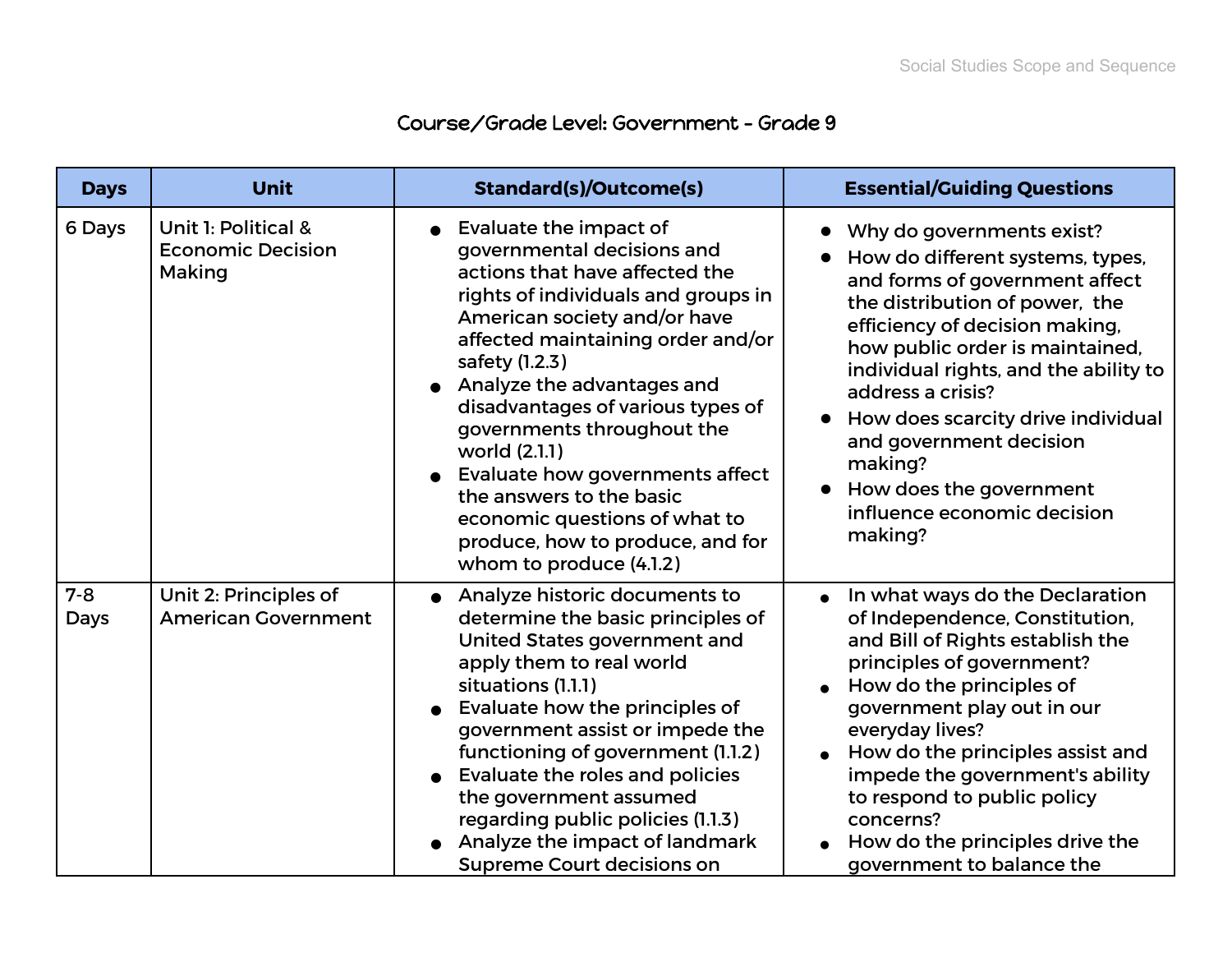|          |                                                        | governmental powers, rights and<br>responsibilities of citizens in our<br>changing society (1.2.1)<br>Evaluate the impact of<br>governmental decisions and<br>actions that have affected rights<br>of individuals and groups in<br>American society and/or have<br>affected maintaining order and/or<br>safety (1.2.3)                                                                                                                                                                                                                                                                                                            | common good with individual<br>rights?                                                                                                                                                                                                                                                                                                                                                                                                                                                                                                                                                                                                                                                                                                                                  |
|----------|--------------------------------------------------------|-----------------------------------------------------------------------------------------------------------------------------------------------------------------------------------------------------------------------------------------------------------------------------------------------------------------------------------------------------------------------------------------------------------------------------------------------------------------------------------------------------------------------------------------------------------------------------------------------------------------------------------|-------------------------------------------------------------------------------------------------------------------------------------------------------------------------------------------------------------------------------------------------------------------------------------------------------------------------------------------------------------------------------------------------------------------------------------------------------------------------------------------------------------------------------------------------------------------------------------------------------------------------------------------------------------------------------------------------------------------------------------------------------------------------|
| 8-9 Days | Unit 3: Politics and<br>Participation in<br>Government | <b>Evaluate roles and policies the</b><br>government has assumed<br>regarding public issues. (1.1.3)<br><b>Explain roles and analyze</b><br>strategies individual or groups<br>may use to initiate change in<br>governmental policy and<br>institutions. (1.1.4)<br>Evaluate demographic factors<br>related to political participation,<br>public policy and government<br>policies. (3.1.1)<br>Evaluate the role of government<br>in addressing land use and other<br>environmental issues. (3.1.2)<br>Analyze the roles and<br>relationships of regions on the<br>formation and implementation of<br>government policy. (3.1.3) | • What are the different categories<br>of political thought?<br>What political attitudes best<br>match your own?<br>What is the purpose of political<br>parties?<br>How are political platforms useful<br>to voters?<br>Why do we have third parties?<br>How can demographic factors<br>influence political participation<br>and policy?<br><b>How does the Constitution</b><br>guarantee your voting rights?<br>Why do people choose to vote?<br>Why do some choose not to vote?<br>How can media influence political<br>participation and decision-<br>making?<br>How can polls influence citizens<br>and elected officials?<br>How can citizens initiate change<br>in government? How can citizens<br>initiate change in government?<br>How can residents of Carroll |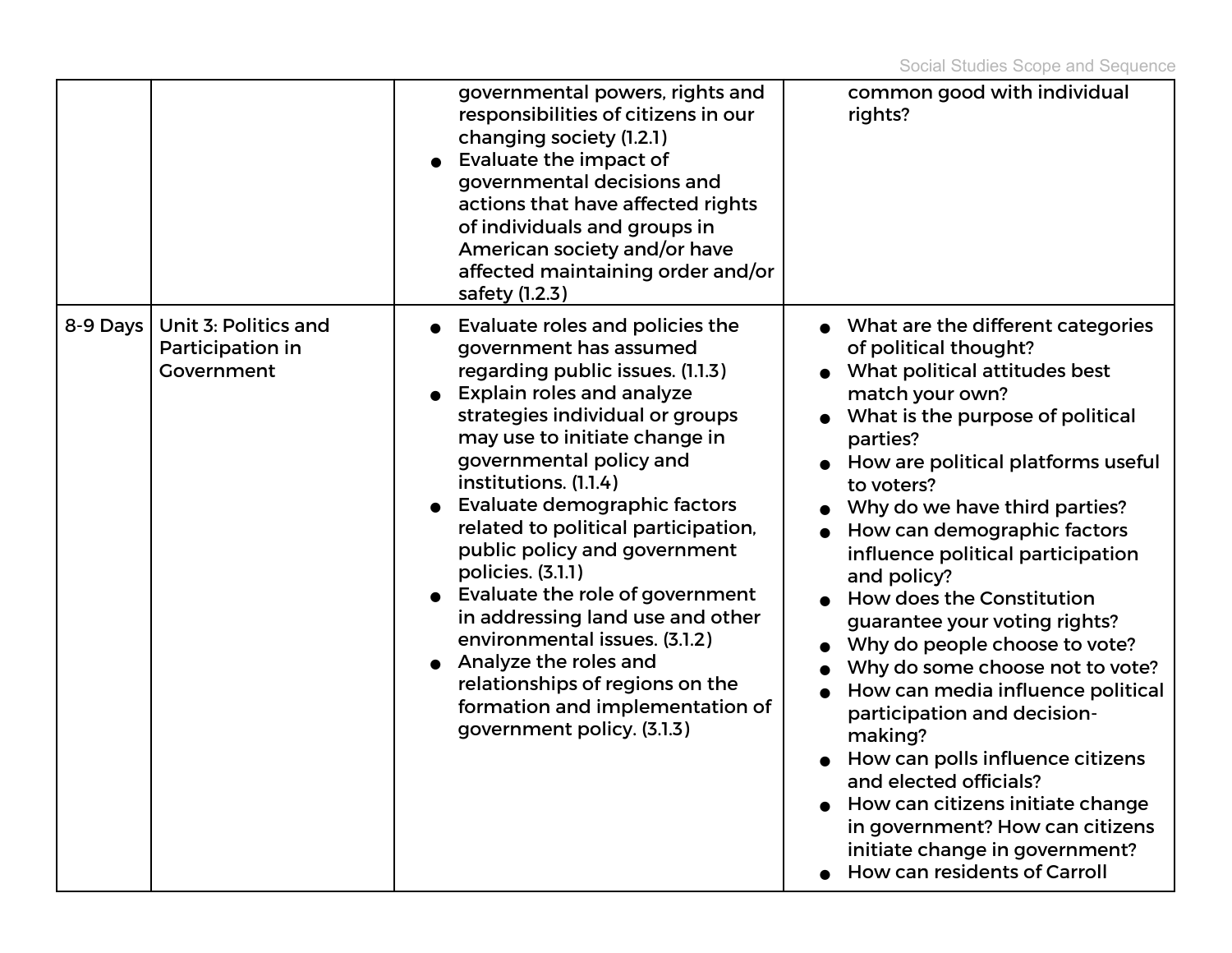|                |                                      |                                                                                                                                                                                                                                                                                                                                                                                                                                                                                                                                                                                                                                                                                                                                                                                                                                                                                                                                                                                                                  | County be affected by urban<br>sprawl and growth?<br>Should development in Carroll<br>County be controlled and to what<br>extent?                                                                                                                                                                                                                                                                                                                                                                                                                                                                                                                                                                                                                                                                                                                                                                                                         |
|----------------|--------------------------------------|------------------------------------------------------------------------------------------------------------------------------------------------------------------------------------------------------------------------------------------------------------------------------------------------------------------------------------------------------------------------------------------------------------------------------------------------------------------------------------------------------------------------------------------------------------------------------------------------------------------------------------------------------------------------------------------------------------------------------------------------------------------------------------------------------------------------------------------------------------------------------------------------------------------------------------------------------------------------------------------------------------------|-------------------------------------------------------------------------------------------------------------------------------------------------------------------------------------------------------------------------------------------------------------------------------------------------------------------------------------------------------------------------------------------------------------------------------------------------------------------------------------------------------------------------------------------------------------------------------------------------------------------------------------------------------------------------------------------------------------------------------------------------------------------------------------------------------------------------------------------------------------------------------------------------------------------------------------------|
| $9-10$<br>days | Unit 4: Legislative<br><b>Branch</b> | • Analyze historic documents to<br>determine the basic principles of<br>United States government and<br>apply them to real world<br>situations (1.1.1)<br>Evaluate how the principles of<br>government assist or impede the<br>functioning of government (1.1.2)<br>Evaluate the roles and policies<br>the government assumed<br>regarding public policies (1.1.3)<br><b>Explain roles and analyze</b><br>strategies individual or groups<br>may use to initiate change in<br>governmental policy and<br>institutions. (1.1.4)<br>Analyze legislation designed to<br>protect the rights of individuals<br>and groups and to promote<br>equity in American society (1.2.2)<br>Evaluate the impact of<br>governmental decisions and<br>actions that have affected the<br>rights of individuals and groups in<br>American society and/or have<br>affected maintaining order and/or<br>safety. (1.2.3.)<br>Demonstrate an understanding of<br>the relationship of cultural and<br>physical geographic factors in the | How is Congress organized?<br>What is the role of the Census.<br>state legislatures, and the federal<br>judiciary in reapportionment and<br>redistricting?<br>What is the impact of<br>reapportionment, redistricting,<br>and gerrymandering on<br>individuals, groups, communities,<br>and regions?<br>What types of powers does the<br><b>Constitution give Congress?</b><br>How can Congress use the Elastic<br><b>Clause in the Constitution to</b><br>expand upon its expressed<br>powers?<br>• What types of powers are denied<br>to Congress by the Constitution?<br>What are the steps in making a<br>federal law?<br>What tools do legislators have in<br>checking other members of<br>Congress?<br>What is the federal budget-<br>making process?<br>What factors affect the political<br>$\bullet$<br>debate over the federal budget-<br>making process?<br>How does Congress work with the<br>President to develop a plan for |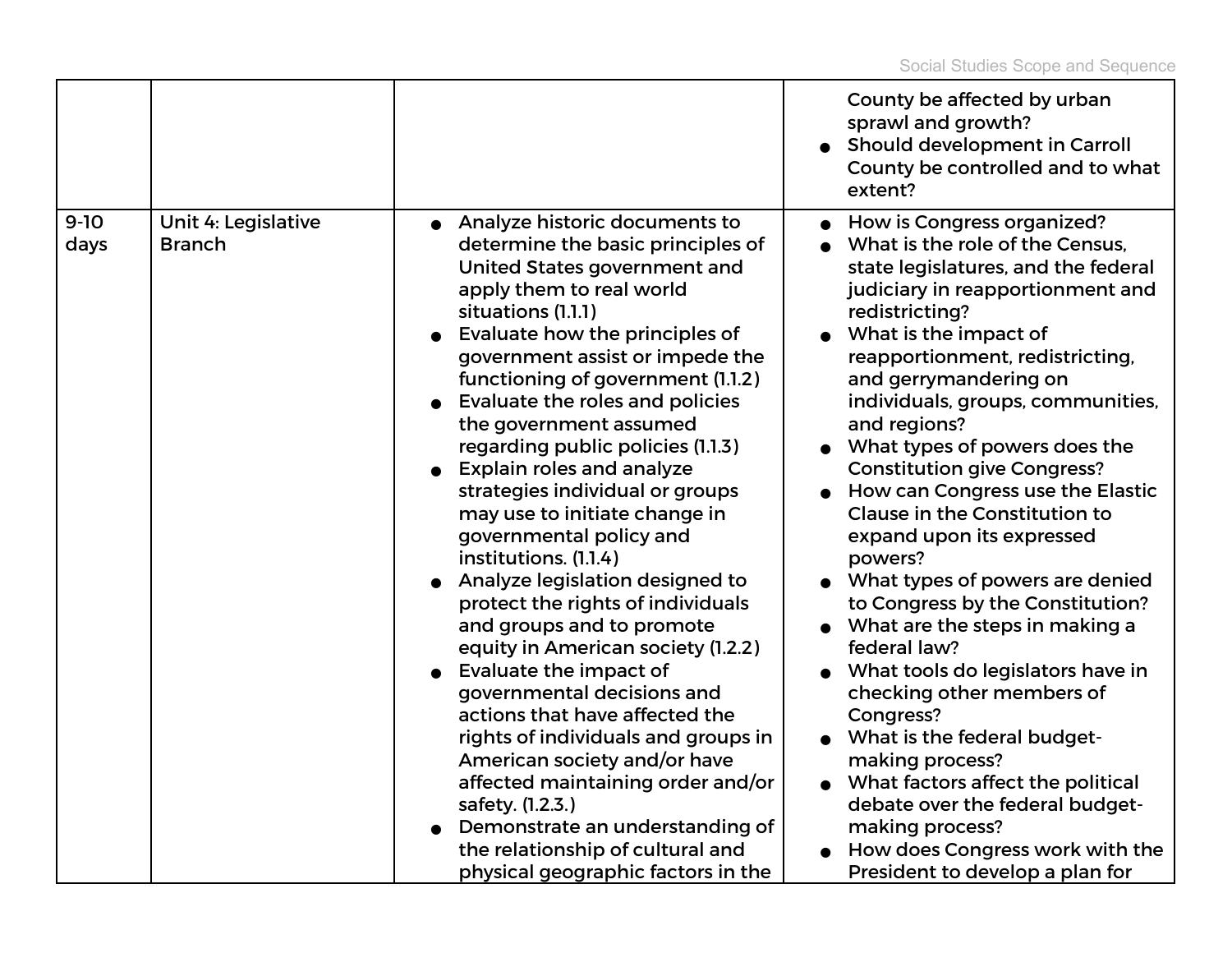|         |                                 | development of government<br>policy.(3.1.1)<br>Demonstrate an understanding of<br>economic principles, institutions,<br>and processes required to<br>formulate government policy<br>(4.1.1)<br>SCUBRICIZE the principles of economic<br>costs and benefits and<br>opportunity cost to analyze the<br>effectiveness of government<br>policy in achieving socio-<br>economic goals. (4.1.2)<br>Evaluate the effectiveness of<br>current monetary and fiscal<br>policy on promoting full<br>employment, price stability, and<br>economic performance. (4.1.4) | taxing and spending?<br>What rights listed under the<br><b>Equal Protection Clause have</b><br>been further defined and<br>protected by congressional<br>legislation?<br>How has affirmative action<br>changed since its inception?<br>In what ways are interest groups<br>involved in the legislative process?<br>What is lobbying and what<br>techniques are used by lobbyists?<br>Should Congress limit the<br>influence of interest groups and<br>PACs?<br>What is the purpose of the<br><b>Maryland General Assembly?</b><br>What are the similarities and<br>differences between the Maryland<br>General Assembly and the U.S.<br>Congress?<br>What issues are the Maryland<br><b>General Assembly confronted</b><br>with?<br>Who influences how a member of<br><b>Congress votes?</b><br>What issues are members of<br>Congress concerned with? |
|---------|---------------------------------|------------------------------------------------------------------------------------------------------------------------------------------------------------------------------------------------------------------------------------------------------------------------------------------------------------------------------------------------------------------------------------------------------------------------------------------------------------------------------------------------------------------------------------------------------------|--------------------------------------------------------------------------------------------------------------------------------------------------------------------------------------------------------------------------------------------------------------------------------------------------------------------------------------------------------------------------------------------------------------------------------------------------------------------------------------------------------------------------------------------------------------------------------------------------------------------------------------------------------------------------------------------------------------------------------------------------------------------------------------------------------------------------------------------------------|
| 11 Days | <b>Unit 5: Executive Branch</b> | determine the basic principles of<br>United States government and<br>apply them to real-world<br>situations (1.1.1)                                                                                                                                                                                                                                                                                                                                                                                                                                        | <b>What is the Electoral College?</b><br>What are the criticisms of the<br><b>Electoral College?</b><br><b>Should the Electoral College</b><br>system be changed? If so, how?                                                                                                                                                                                                                                                                                                                                                                                                                                                                                                                                                                                                                                                                          |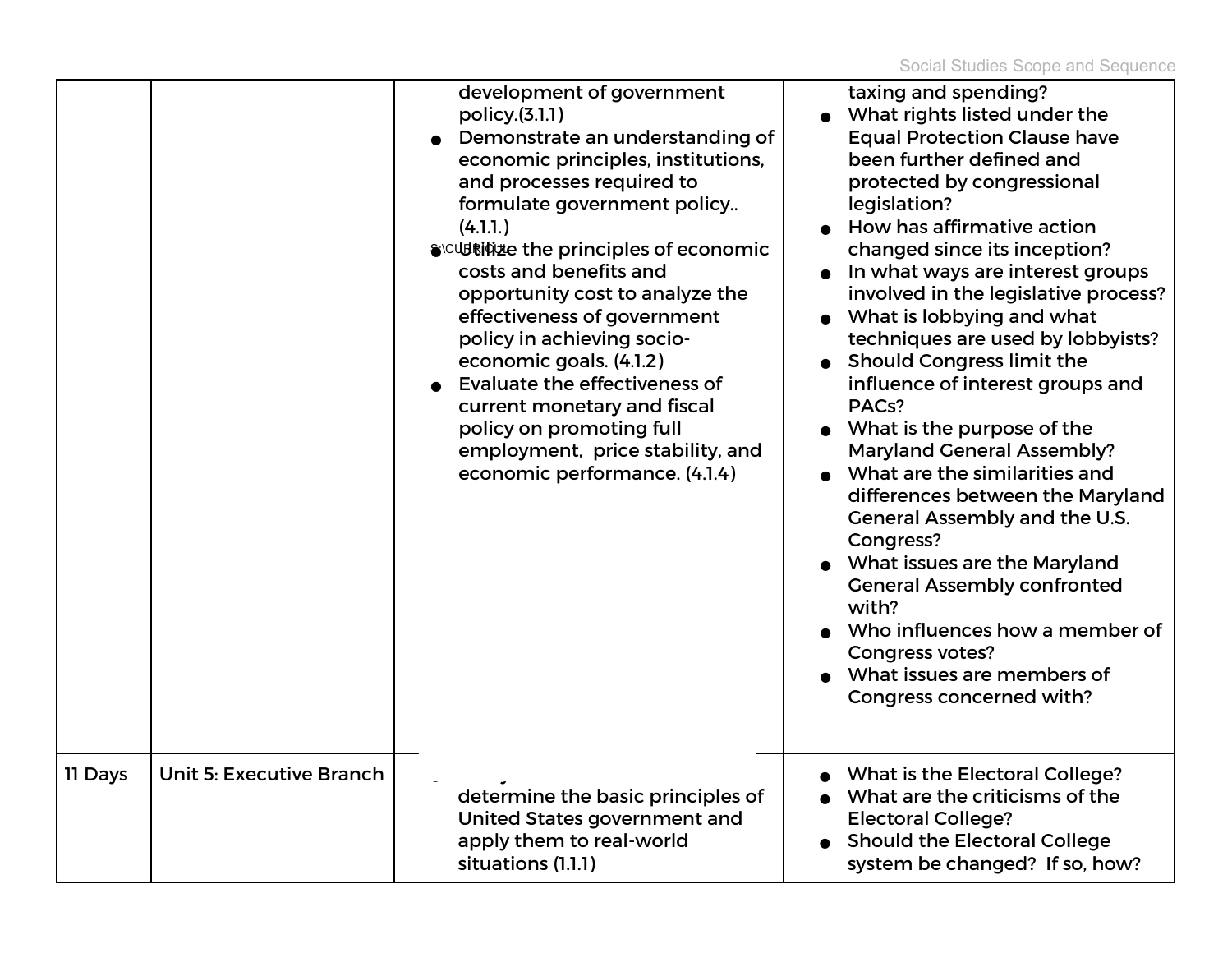|  | <b>Evaluate how principles of</b><br>government assist or impede the<br>functioning of government. (1.1.2)<br>Evaluate roles and policies the<br>government has assumed<br>regarding public<br>issues. (1.1.3)<br><b>Explain roles and analyze</b><br>strategies individual or groups<br>may use to initiate<br>change in governmental policy<br>and<br>institutions. (1.1.4)<br><b>Evaluate the impact of</b><br>governmental decisions and<br>actions that have affected the<br>rights of individuals and groups in<br>American society and/or have<br>affected maintaining order and/or<br>safety. (1.2.3)<br>Analyze economic, political, social<br>issues and the affect on foreign<br>policies of the United States. (2.1.1)<br>Evaluate the effectiveness of<br>international alliances and<br>organizations from the<br>perspective of the United States.<br>(2.1.2)<br>Analyze the advantages and<br>disadvantages of various types of<br>governments throughout the<br>world. (2.2.1)<br>Analyze the roles and<br>relationships of regions on the<br>formation and implementation of | • Who can be President and why<br>would<br>anyone want the job?<br>What are the powers and duties of<br>the President?<br>What are the legal provisions<br>made for presidential succession?<br>How is the Executive Office of the<br>President organized?<br>• How does the cabinet help carry<br>out the work of the executive<br>branch?<br>What are the major objectives of<br>United States foreign policy?<br>How is the executive branch<br>structured to carry out United<br>States foreign policy?<br>• What are the constitutional<br>foreign policy powers of the<br>president and the Congress?<br>What are the purposes of the<br>international agencies the United<br>States belongs to?<br>What roles do the international<br>agencies have in US foreign<br>policy? |
|--|------------------------------------------------------------------------------------------------------------------------------------------------------------------------------------------------------------------------------------------------------------------------------------------------------------------------------------------------------------------------------------------------------------------------------------------------------------------------------------------------------------------------------------------------------------------------------------------------------------------------------------------------------------------------------------------------------------------------------------------------------------------------------------------------------------------------------------------------------------------------------------------------------------------------------------------------------------------------------------------------------------------------------------------------------------------------------------------------|-------------------------------------------------------------------------------------------------------------------------------------------------------------------------------------------------------------------------------------------------------------------------------------------------------------------------------------------------------------------------------------------------------------------------------------------------------------------------------------------------------------------------------------------------------------------------------------------------------------------------------------------------------------------------------------------------------------------------------------------------------------------------------------|
|--|------------------------------------------------------------------------------------------------------------------------------------------------------------------------------------------------------------------------------------------------------------------------------------------------------------------------------------------------------------------------------------------------------------------------------------------------------------------------------------------------------------------------------------------------------------------------------------------------------------------------------------------------------------------------------------------------------------------------------------------------------------------------------------------------------------------------------------------------------------------------------------------------------------------------------------------------------------------------------------------------------------------------------------------------------------------------------------------------|-------------------------------------------------------------------------------------------------------------------------------------------------------------------------------------------------------------------------------------------------------------------------------------------------------------------------------------------------------------------------------------------------------------------------------------------------------------------------------------------------------------------------------------------------------------------------------------------------------------------------------------------------------------------------------------------------------------------------------------------------------------------------------------|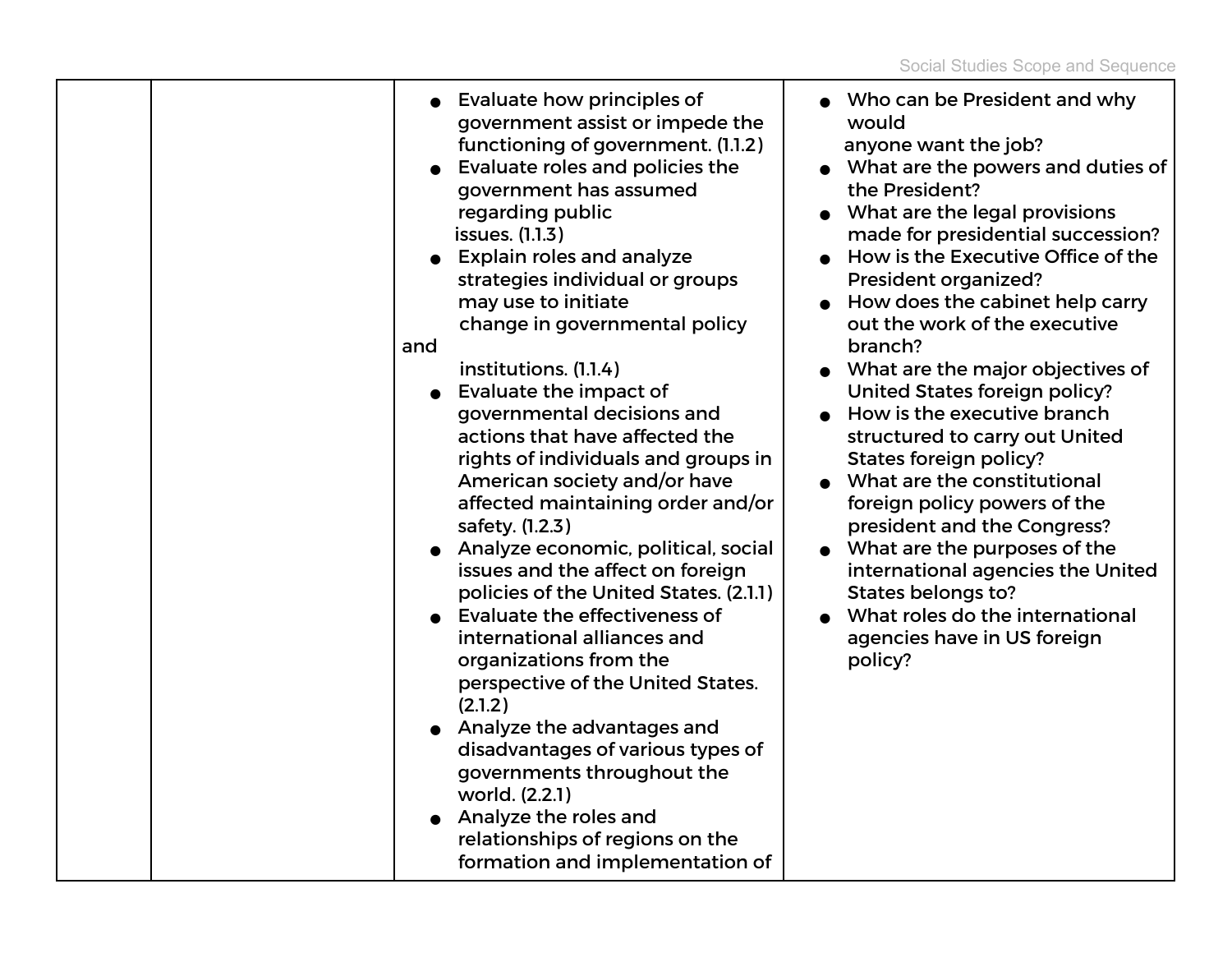|        |                                | government policy. (3.1.3)<br>Utilize the principles of economic<br>costs and benefits and<br>opportunity cost to analyze the<br>effectiveness of government<br>policy in achieving socio-<br>economic goals. (4.1.2)<br><b>Examine regulatory agencies and</b><br>their social, economic, and<br>political impact on the country, a<br>region, or on/within a state. (4.1.3)<br>Evaluate the effectiveness of<br>current monetary and fiscal policy<br>on promoting full employment,<br>price stability, and economic<br>performance. (4.1.4)                |                                                                                                                                                                                                                                                                                                                                                                                                                                                                                                                                            |
|--------|--------------------------------|---------------------------------------------------------------------------------------------------------------------------------------------------------------------------------------------------------------------------------------------------------------------------------------------------------------------------------------------------------------------------------------------------------------------------------------------------------------------------------------------------------------------------------------------------------------|--------------------------------------------------------------------------------------------------------------------------------------------------------------------------------------------------------------------------------------------------------------------------------------------------------------------------------------------------------------------------------------------------------------------------------------------------------------------------------------------------------------------------------------------|
| 7 Days | <b>Unit 6: Judicial Branch</b> | determine the basic principles of<br>United States government and<br>apply them to real-world<br>situations (1.1.1)<br>Evaluate how principles of<br>government assist or impede the<br>functioning of government. (1.1.2)<br>Evaluate roles and policies the<br>government has assumed<br>regarding public issues.(1.1.3)<br><b>Explain roles and analyze</b><br>strategies individual or groups<br>may use to initiate change in<br>governmental policy and<br>institutions. (1.1.4)<br>Analyze the impact of landmark<br><b>Supreme Court decisions on</b> | Why do we have courts?<br>What is the difference between<br>civil law and criminal law?<br>• What steps does a civil or criminal<br>case follow?<br>Why must each step be followed<br>in order to ensure the accused his/<br>her due process?<br>Where are the majority of federal<br>cases heard first?<br>How does the organization of the<br>state and federal courts differ?<br>What is the difference between<br>original and appellate<br>jurisdiction?<br>How are federal court judges<br>chosen?<br>Why do Supreme Court justices' |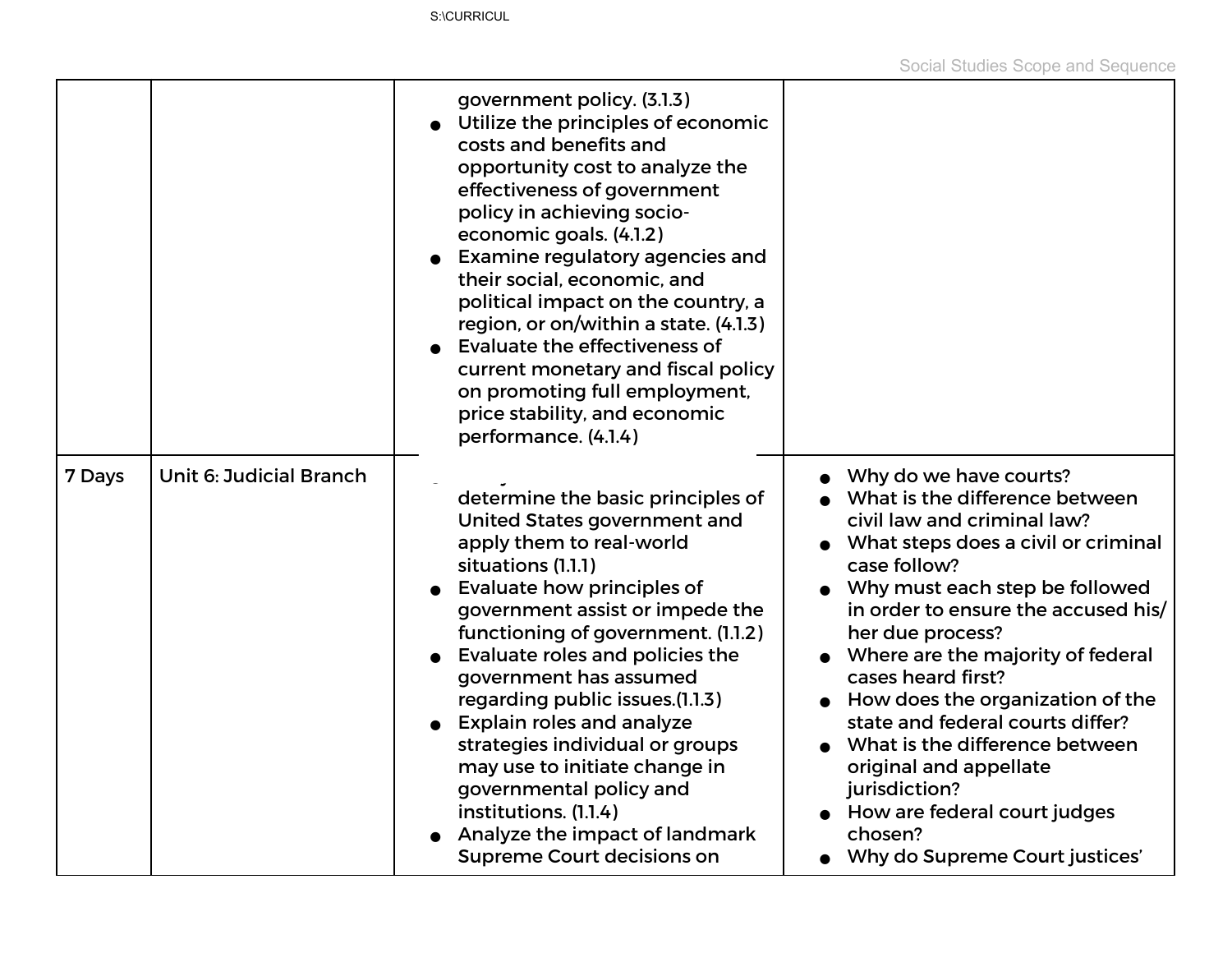|        |                                                      | governmental powers, rights and<br>responsibilities of citizens in our<br>changing society. (1.2.1)<br><b>Evaluate how the United States</b><br>government has maintained a<br>balance between protecting<br>rights and maintaining order.<br>(1.2.2)<br>Evaluate the impact of<br>governmental decisions and<br>actions that have affected the<br>rights of individuals and groups in<br>American society and/or have<br>affected maintaining order and/or<br>safety. (1.2.3)<br>Evaluate the principle of due<br>process. (1.2.4)<br>• Analyze elements, proceedings,<br>and decisions related to criminal<br>and civil law. (1.2.5)<br>Analyze economic, political, social<br>issues and the effect on foreign<br>policies of the United States. (2.1.1) | interpretations of the Constitution<br>change over time?<br>What role does the Supreme<br>Court play in shaping government<br>policy?<br>How does a case reach the<br><b>Supreme Court?</b><br>• What factors influence Supreme<br><b>Court decisions?</b><br><b>How have Supreme Court</b><br>decisions on governmental<br>powers and the rights of citizens<br>changed America? |
|--------|------------------------------------------------------|-------------------------------------------------------------------------------------------------------------------------------------------------------------------------------------------------------------------------------------------------------------------------------------------------------------------------------------------------------------------------------------------------------------------------------------------------------------------------------------------------------------------------------------------------------------------------------------------------------------------------------------------------------------------------------------------------------------------------------------------------------------|-----------------------------------------------------------------------------------------------------------------------------------------------------------------------------------------------------------------------------------------------------------------------------------------------------------------------------------------------------------------------------------|
| 9 Days | <b>Unit 7: Individual Rights</b><br>and Civil Rights | Evaluate how the principles of<br>government assist or impede the<br>functioning of government (1.1.2)<br>Evaluate roles and policies the<br>government has assumed<br>regarding public issues (1.1.3)<br>• Analyze the impact of landmark<br><b>Supreme Court decisions on</b><br>governmental powers, rights and<br>responsibilities of citizens in our<br>changing society (1.2.1)                                                                                                                                                                                                                                                                                                                                                                       | Are civil liberties absolute?<br>$\bullet$<br>Why is the 14th Amendment<br>pivotal to the protection of civil<br>liberties and rights?<br>To what extent has the<br>government achieved its<br>principle, equal protection of the<br>law?<br>What is the balance between<br>state and federal authority in<br>protecting civil liberties?                                         |